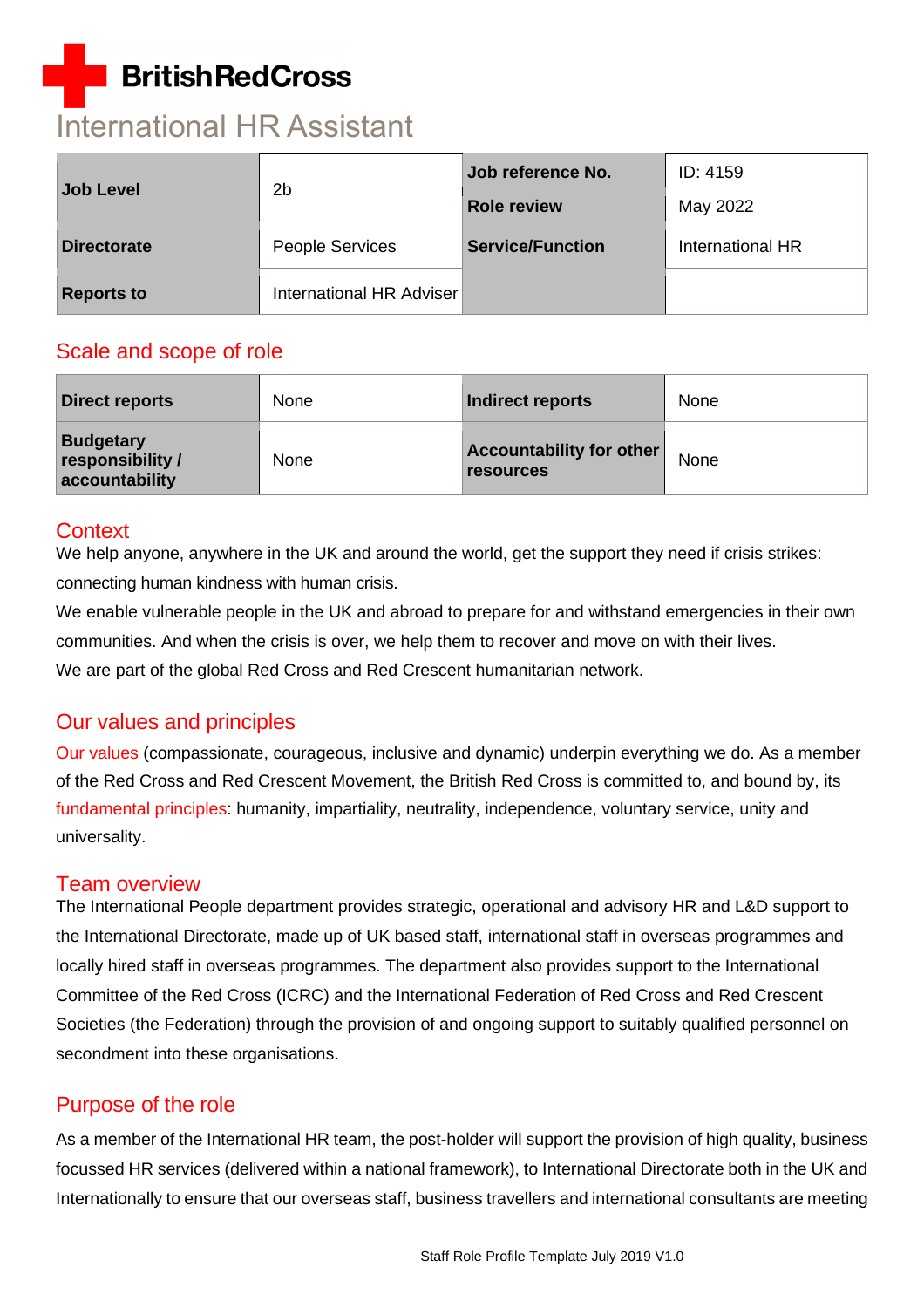our duty of care standards. This will also require close working with, and the commissioning of work from, centres of expertise and the Shared Services Centre.

## Main responsibilities

#### **HR Administration**

- Provide HR administrative support to the recruitment and deployment of overseas staff including arranging advertising, shortlisting, briefing meetings, visas, travel plans, medicals, insurance, expenses, contracts, budgets and debrief meetings.
- Ensure pre-employment checks are carried out including references, health checks, Disclosure and Barring Service (DBS) checks and the right to live and work in the UK.
- Support the Deployments Adviser as required in the event of a deployment of one of the Emergency Response Units or surge personnel. This involves coordinating arrangements from confirmation of deployment through to debrief follow up and includes planning briefing meetings, visas, travel arrangements, expenses, contractual information and insurance provision.
- Progress HR transactions, ensuring offer letters, contracts of employment, variations to contracts of employment, pay changes are processed accurately in accordance with agreed timescales.
- Liaise with colleagues in People Services and the Shared Service Centre to ensure that starters, leavers, overseas pensions and changes to contracts are processed accurately in accordance with agreed payroll deadlines. Deal with pay queries and liaise with payroll and HR Advisers regarding any issues that arise.
- With the other HR team members, deal with the weekly/monthly shared HR administrative tasks.
- Support managers across the international directorate to create budgets for overseas positions and expected personnel costings (including per diem allowances)

#### **Duty of care support**

- Deal with insurance claims, liaising with the Insurance Manager to ensure that claims are forwarded in a timely manner ensuring that the delegate is informed of any relevant information and the outcome.
- Provide an out of hours on-call service one week in every four to support both the sourcing and deployment of Rapid Response personnel from the BRC emergency talent pools and emergency duty of care support to staff working overseas
- Actively contribute to our culture of safeguarding, protection from sexual exploitation, abuse and harassment and anti-racism within all aspects of the role and employee lifecycle work.
- Respond to straightforward delegate queries on application of the duty of care policies and processes for overseas staff, national staff and consultants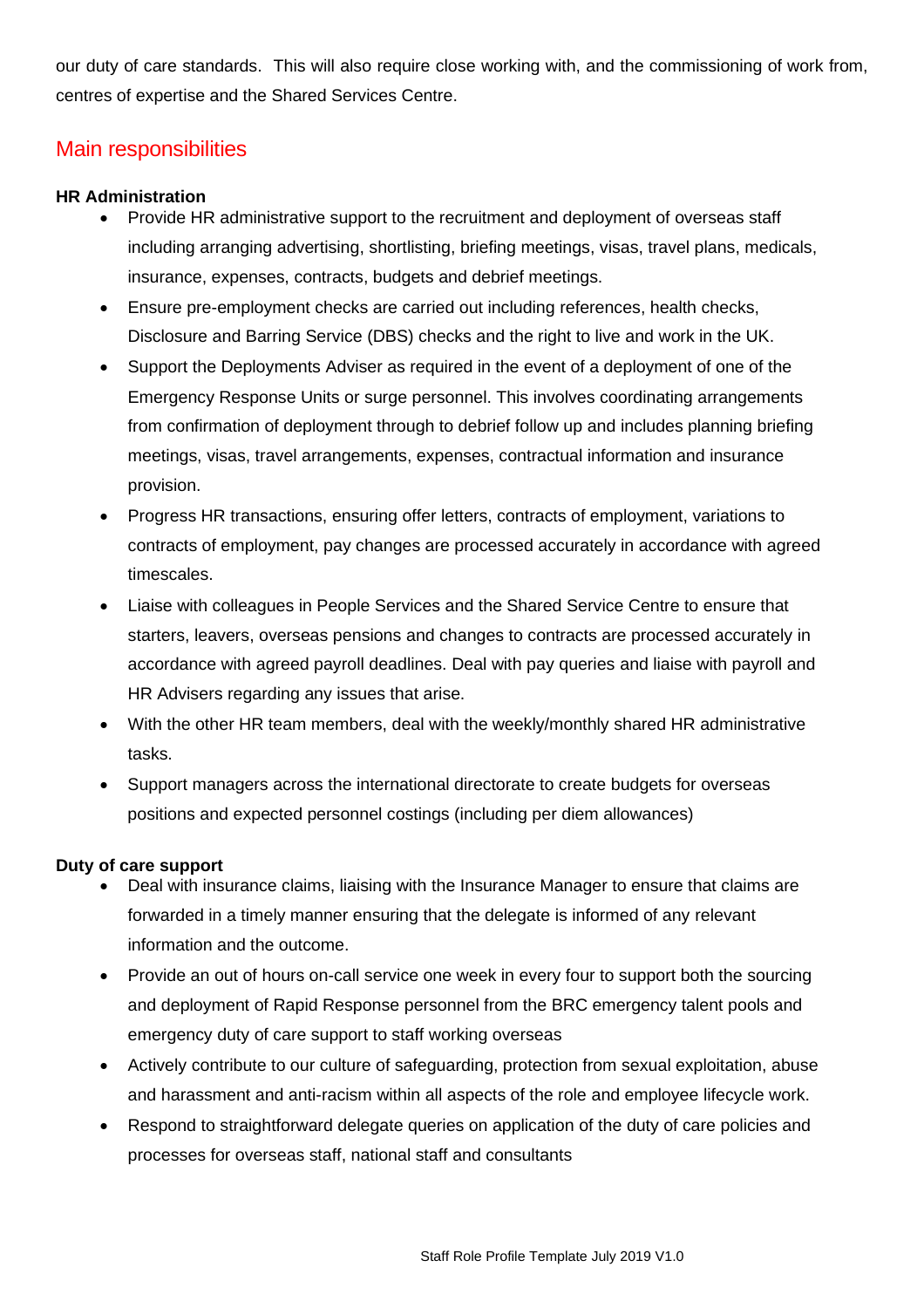• Support the Deployments Adviser with confidential people data management to ensure that BRC are tracking duty of care arrangements, such as visa information, medical clearances, travel requests etc.

#### **Team Member**

- Actively participates in all team meetings
- Supports other team members
- Work and behaves in accordance with all BRC policies and procedures
- Upholds the fundamental principles of the Red Cross and acts with integrity, in accordance with the Society's values (inclusive, compassionate, courageous and dynamic).

# Pre- engagement checks

# Criminal Records

| <b>England and Wales - Disclosure and Baring Service Check (DBS)</b> |
|----------------------------------------------------------------------|
| None                                                                 |
| <b>Scotland</b>                                                      |
| None                                                                 |
| Northern Ireland                                                     |
| None                                                                 |

## **Diversity**

At the British Red Cross, we are looking for the right people to help us provide support to millions of people affected by crisis in the UK. We want our team to reflect the diversity of the communities we serve, offering equal opportunities to everyone, regardless of; age, disability, gender reassignment, marriage and civil partnership, pregnancy and maternity, race, religion or belief, sex, or sexual orientation.

Diversity is something we celebrate and we want you to be able to bring your authentic-self to the Red Cross. We want you to feel that you are in an inclusive environment, and a great position to help us spread the power of kindness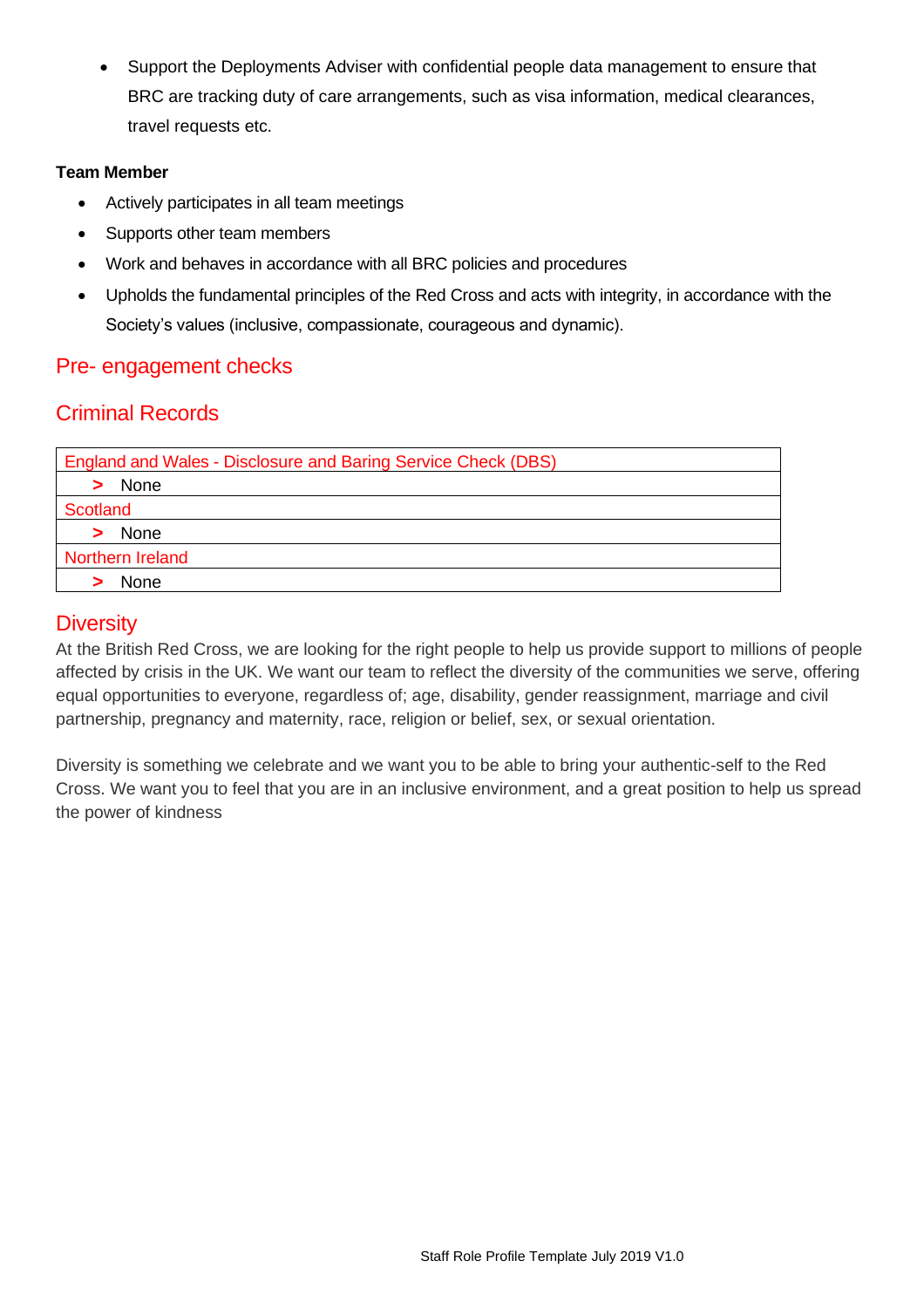# Person Specification

|                   | <b>Requirement</b> |                                                                                                                          | <b>Evidenced obtained</b><br>through<br><b>Shortlisting (S)</b><br>Interview (I) or<br><b>Assessment (A)</b> |  |  |
|-------------------|--------------------|--------------------------------------------------------------------------------------------------------------------------|--------------------------------------------------------------------------------------------------------------|--|--|
| Knowledge         | Essential          | Education to A Level or equivalent experience<br>$\geq$<br>Some exposure to HR operations and<br>>                       | S                                                                                                            |  |  |
| and Skills        |                    | administration<br>Excellent administration and organisational skills,<br>⋗                                               | S                                                                                                            |  |  |
|                   |                    | including attention to detail and maintaining up-to-                                                                     |                                                                                                              |  |  |
|                   |                    | date and accurate records<br>Proven ability to prioritise and manage work<br>>                                           |                                                                                                              |  |  |
|                   |                    | effectively in a fast-paced environment, to deliver on<br>time and in full against specific objectives.                  |                                                                                                              |  |  |
|                   |                    | Excellent written and verbal communication skills<br>><br>Excellent IT skills, including proficiency with all basic<br>> |                                                                                                              |  |  |
|                   |                    | Microsoft<br>Office<br>packages<br>and<br>information<br>management systems                                              | <sub>S</sub>                                                                                                 |  |  |
|                   |                    | Superb relationship management and interpersonal<br>$\geq$<br>skills, and able to communicate effectively remotely       |                                                                                                              |  |  |
|                   |                    | and across cultures                                                                                                      |                                                                                                              |  |  |
|                   |                    | Resilient and flexible, with ability to adapt to rapidly<br>$\geq$<br>changing needs.                                    |                                                                                                              |  |  |
|                   | Desirable          | Knowledge of HR operations in an international<br>$\geq$<br>context                                                      | A                                                                                                            |  |  |
|                   |                    | Knowledge of Red Cross or of the international<br>⋗                                                                      |                                                                                                              |  |  |
|                   |                    | humanitarian sector<br>CPP or equivalent desirable (or willing to work<br>>                                              |                                                                                                              |  |  |
|                   |                    | towards)                                                                                                                 |                                                                                                              |  |  |
| <b>Experience</b> | Essential          | Experience of providing administrative HR support.<br>$\geq$<br>Experience of drafting correspondence.<br>>              |                                                                                                              |  |  |
|                   |                    | Experience of and competency in financial<br>administration including using spreadsheets and, as                         | S                                                                                                            |  |  |
|                   |                    | applicable, budget preparation and management<br>Experience of providing customer or client support                      |                                                                                                              |  |  |
|                   |                    | $\geq$<br>and advice                                                                                                     |                                                                                                              |  |  |
|                   |                    | Experience of working with databases and record<br>><br>keeping systems                                                  | S                                                                                                            |  |  |
|                   | Desirable          | Experience of providing Admin or HR support to<br>$\geq$<br>staff and managers located overseas                          |                                                                                                              |  |  |